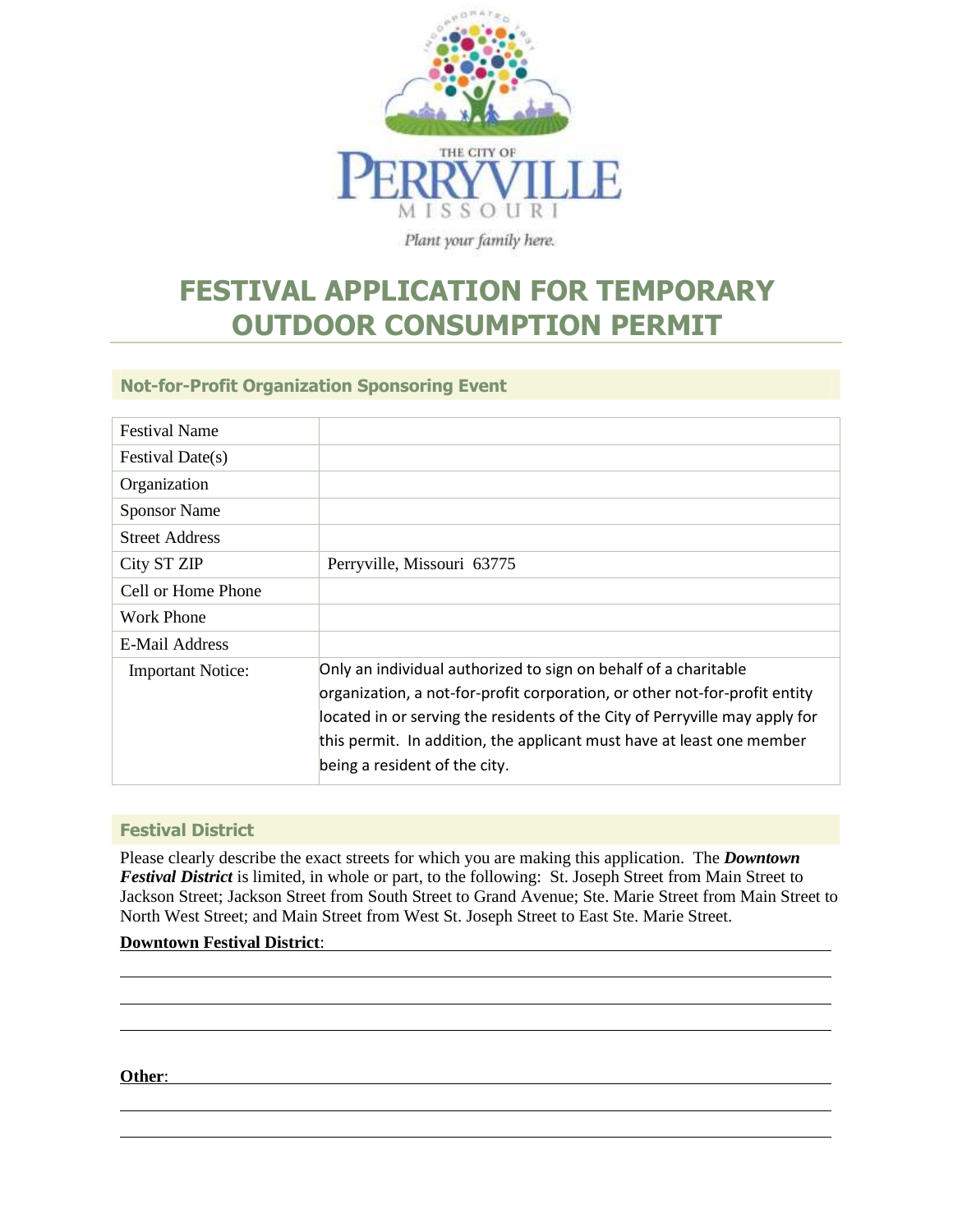#### **Event Details**

Name of Event(s):

Nature of the Event(s) (describe the event to be held):

Date(s) and Times of the planned event:

List of Streets to Close, including specific times for closures:

If outdoor music is planned for the event, list the times and location requested. Note, music must end no later than 11:00 p.m. :

#### **Event Cup & Wristband**

The Event Cup must be plastic, conspicuous, and unique to the event. The Event Cup and wristband must be unique to identify the event.

A sample cup and sample wrist band shall be provided. If a sample is not available a rendering or sketch of the event cup must be attached herewith. This is required to advise the Police Department of the official event cup.

The City administrator may permit the same event cup to be used for multiple events (thereby waiving the requirement for date stamping the cup) upon the condition that the applicant have different color wristbands for each event and all liquor establishments participating in the district mark the wristband upon issuing an event cup so as to identify the liquor establishment that initially issued the event cup. Alternatively, the event may have a central location for wristbands to be issued.

#### **Clean Up Plan**

In the space below, summarize your cleanup plan for this event. Attach additional sheets if necessary.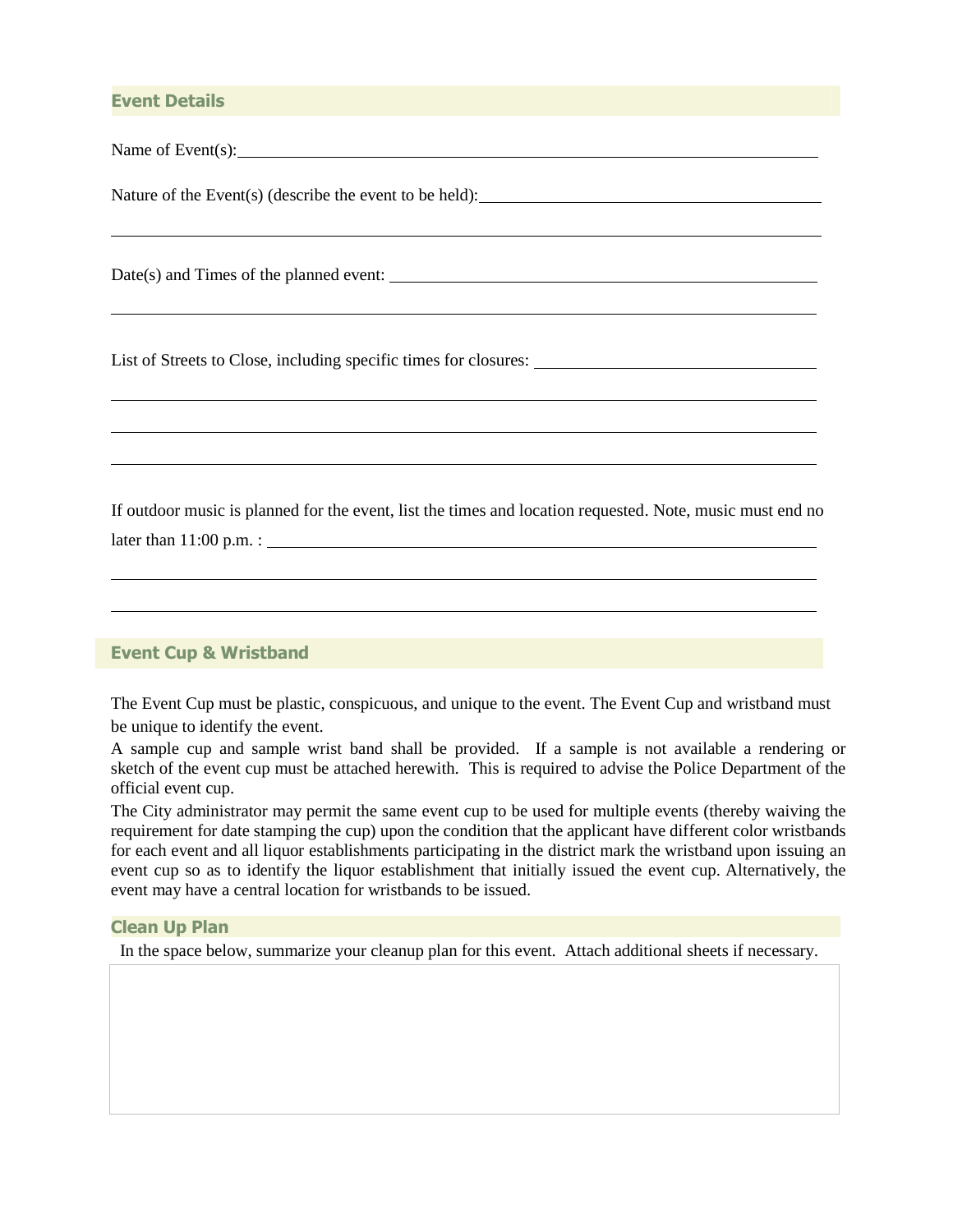#### **City of Perryville Assistance:**

In the space below, please indicate if you need any specific requests for assistance from the City of Perryville as outlined. It is important the applicant provide for the safety of the people attending the event and to assure compliance with the requirements of this permit.

| <b>City Equipment Requested:</b> |                                                   |  |  |  |
|----------------------------------|---------------------------------------------------|--|--|--|
| Item:                            | <b>How Many:</b>                                  |  |  |  |
| <b>Trash Cans</b>                |                                                   |  |  |  |
| <b>Picnic Tables</b>             |                                                   |  |  |  |
| <b>Barricades</b>                |                                                   |  |  |  |
| Trash Pickup during event        | How Often:                                        |  |  |  |
| City Water for Food Vendors      | Check One:<br>Yes<br><b>No</b>                    |  |  |  |
| Use of Downtown Plaza            | Reserve through Parks & Rec 573-547-7275          |  |  |  |
| Porta-Potties                    | If needed, applicant is responsible for providing |  |  |  |

If you have additional needs, please include them in the space provided below. Attach additional sheets if necessary.

#### **Effect of Permit**

Within the Permit Area and during the times of the permit:

- 1. Sections 8.20.170 through 8.20.260 (Noise Abatement) of the City Code are suspended.
- 2. All public streets, as requested and approved by the Board of Aldermen, will be closed.
- 3. The Permittee may prohibit the sale of food or beverages on said public streets except by persons authorized by the Applicant.
- 4. No person shall possess alcohol within the Permit Area accept in a container issued by the Permittee or his/her designee(s) (hereinafter "Event Cup"). The Permittee (sponsoring organization) shall support and encourage participant compliance with this rule.
- 5. Any establishment located within or immediately adjacent to the festival district, that is properly licensed to sell liquor by the drink may sell beer or liquor in an Event Cup, with which the purchaser may consume on any public street or sidewalk within the Event Area. All persons purchasing any beverage in an Event Cup must be over the age of 21 years and the establishment shall place a wristband as designated for the event on the person's wrist to indicate that they are over 21. The wristband must remain on the person's wrist at all times when consuming alcohol on the streets or sidewalks within the Permit Area. Person with a proper wristband and drinking from an Event Cup, and who are within the Permit Area, shall not be considered to be carrying an open container and not be subject to Section 5.12.070 (open container) of the Code.
- 6. Persons violating any rule of the district may be required by a police officer to leave the permit area and, if so ordered, shall not return during the permit period.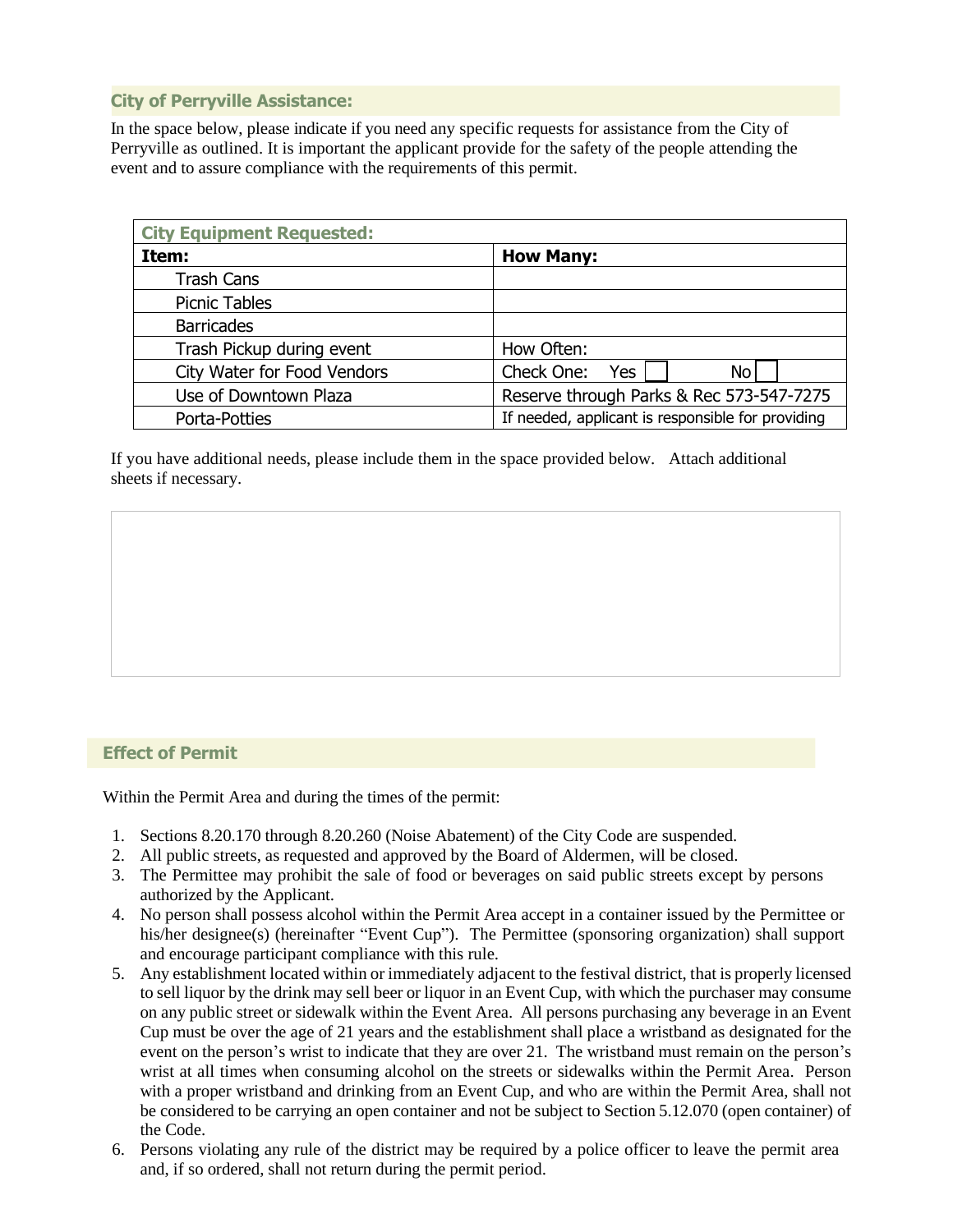- 7. The Permittee may prohibit any commercial activity, including distribution of commercial advertisements, on the public street except those allowed by the Permittee.
- 8. The Permittee may exclude from the permit area any person or persons who are disrupting the activities of the Permittee. The term disrupting shall include, but is not limited to, loud noise, obstructing the view of others, obstructing the flow of pedestrian traffic, or interfering with the Permittee's staff or volunteers; provided, however, the term shall not be construed to allow the Permittee to prohibit distribution of petitions, pamphlets, or speech which is not disruptive.
- 9. All other provisions of the City ordinance, not specifically suspended or modified here, shall remain in full force and effect.

#### **Rules**

By signature below applicant agrees to follow the following rules: During the period that the permitted district is in effect:

- 1. No glass containers of any kind shall be permitted outside a building within the district during its periods of operation. No alcoholic beverages in open containers of any kind, other than Event Cups, shall be permitted within the Permit Area during the event.
- 2. The Permittee shall clearly mark the boundaries of the district, in a manner acceptable to the Chief of Police or his designee, clearly indicating where open containers are and are not permitted.
- 3. The Permittee shall be responsible for cleaning up trash after the event and restoring streets and sidewalks to pre-event condition.

#### **Person to Notify in Case of Emergency or Question (Person must be at the event)**

| Name                  |  |
|-----------------------|--|
| <b>Street Address</b> |  |
| City ST ZIP Code      |  |
| Home Phone            |  |
| <b>Work Phone</b>     |  |
| E-Mail Address        |  |
| Cell Phone            |  |

| <b>Liquor License Holders who plan to Participate</b>                                |         |          |
|--------------------------------------------------------------------------------------|---------|----------|
| List all Liquor License holders who shall be authorized by applicant to participate: |         |          |
| Name                                                                                 | Address | Phone #: |
|                                                                                      |         |          |
|                                                                                      |         |          |
|                                                                                      |         |          |
|                                                                                      |         |          |
|                                                                                      |         |          |
|                                                                                      |         |          |
|                                                                                      |         |          |
|                                                                                      |         |          |
|                                                                                      |         |          |
|                                                                                      |         |          |
|                                                                                      |         |          |
|                                                                                      |         |          |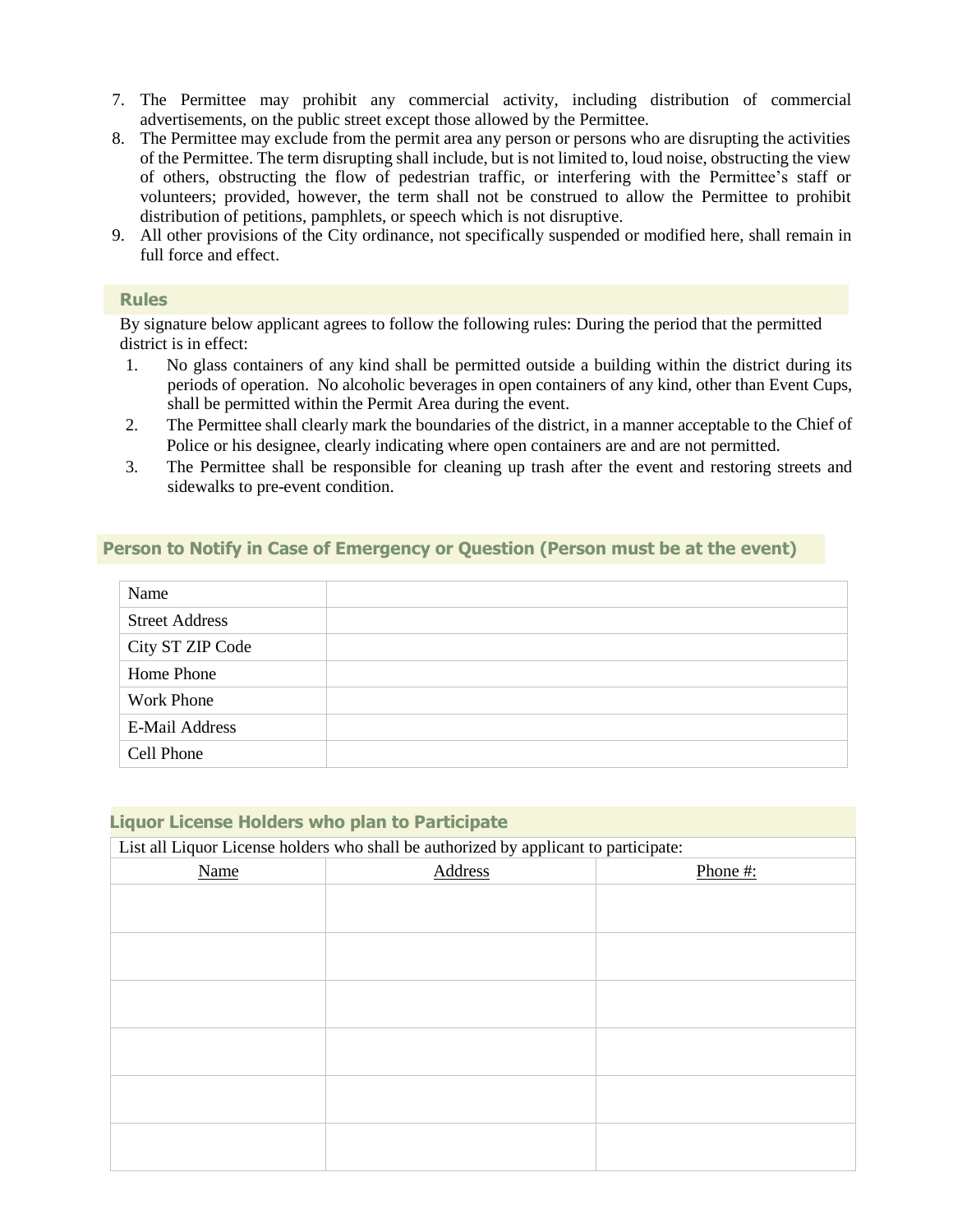#### **Street Venders to Participate (if restriction on street vendors will be enforced)**

List the name and address of all food providers who shall be authorized by applicant to participate as a street vender.

| $0.01$ $0.000$ $0.000$ $0.000$ $0.000$<br>Name | Address | Phone#: |
|------------------------------------------------|---------|---------|
|                                                |         |         |
|                                                |         |         |
|                                                |         |         |
|                                                |         |         |
|                                                |         |         |
|                                                |         |         |
|                                                |         |         |
|                                                |         |         |
|                                                |         |         |
|                                                |         |         |
|                                                |         |         |
|                                                |         |         |

### **NOTE: ALL FOOD PROVIDERS MUST HAVE ALL NECESSARY LICENSES TO SELL FOOD WITHIN IN THE PERMITTED DISTRICT**.

#### **Fee**

An application fee shall be submitted with this application to the City Clerk, 215 North West Street, Perryville, Missouri 63775, in the amount of \$25.00.

#### **Our Policy**

Thank you for completing this application.

The City Administrator or his designee will present this request to the Board of Aldermen and the first available meeting, currently scheduled for the 1<sup>st</sup> and  $3<sup>rd</sup>$  Tuesday of each month.

#### **Agreement and Signature**

By submitting this application, I affirm that the facts set forth in this application are true and complete. I understand that if I am approved, any false statements, omissions, or other misrepresentations made by me on this application may result in the immediate revocation of my permit.

| Name (printed) |  |
|----------------|--|
| Signature      |  |
| Date           |  |